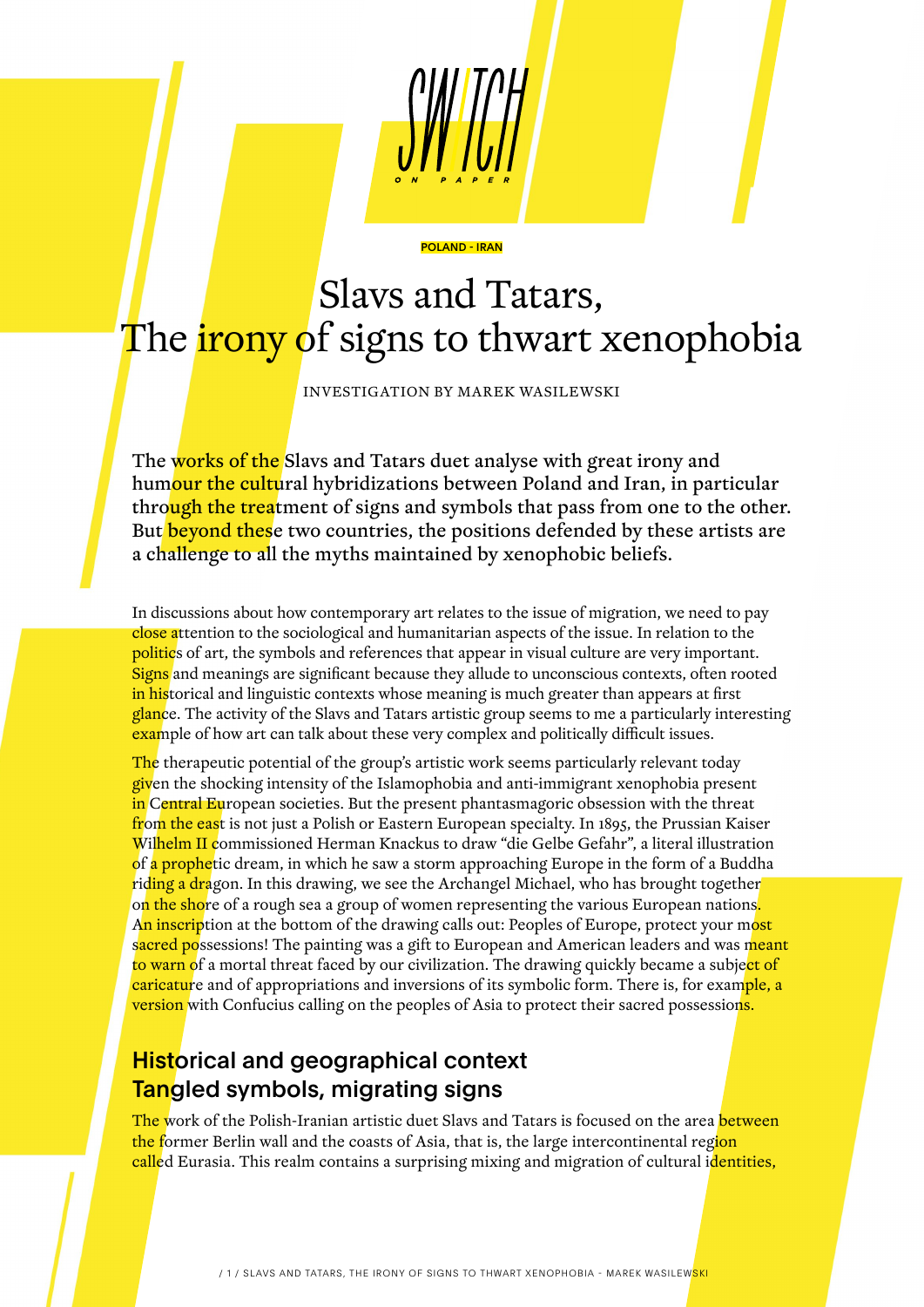traditions, signs and meanings. The migrations to Europe from war-torn countries in the Middle East provide a poignant backdrop today for the work of Slavs and Tatars, founded in 2006. Yet, the most interesting aspect of their activities is the broad cultural and historical contexts that open up through overlap in the territorial range of Asia and Europe. Founded by a Polish woman and an Iranian man, the Slavs and Tatars duet draws heavily on the historical tradition of cultural hybridization, seen in the selective assimilation of words, everyday objects, behaviours and symbols. The Tartar light cavalry, which in the Middle Ages contributed numerous times to the devastation of Eastern Europe, was prone to switching alliances during these wars and often fought on the side of the Christians. Descendants of these warriors live in Poland today, preserving their religious and cultural identity.

The energy contained in the name "Slavs and Tatars" lies in a conscious game in which observations about contemporary life are interlaced with references to narratives deeply rooted in history. It is difficult to find two ethnic groups with more contrasting mythologies than Slavs and Tatars. Slavs are traditionally seen as a settled agricultural people, who adopted Christianity and became peaceable, gentle and hospitable. Tatars, in turn, are portrayed as militant nomads, Muslims from the steppes of Asia, whose incursions into the interior of medieval Europe left devastation and death in their wake. The name given to Mongol warriors comes from the word *Thartari*, meaning "from hell". As far as the origin of the name Slavs is concerned, two prominent Polish historians, Henryk Łowmiański and Aleksander Brückner, believed that the source was the Greek *sklavenoi* and the Latin *sclavus*, with the name initially being used only for the Slavic tribes that bordered the Roman Empire, and only later applied to the whole of the Slavs. Secondly, this name (due to the large number of prisoners of war in Rome, who were brought by the Slavs, who also comprised a large part of this group themselves) was also identified with the word "slave".

The tension between the two elements in the group's name results in an etymological and symbolic conflict between free, wild warriors and slaves tied to the land, yielding an explosive mix of opposites and paradoxes. However, the Slavs do not symbolise Europe, they live on its periphery, on the edge of Asia; the Tatars, in turn, invaded Europe long ago. Compared to events considered central to world history, like the Crusades or Charles Martel's victory at the Battle of Tours, the relations between the Slavs and Tatars are merely a peripheral footnote. The most traumatic of these footnotes was the Battle of Legnica in 1241, where Mongol warriors defeated a Polish-German force under the leadership of the Polish Prince Henry the Pious. It is ironic that during the Cold War Legnica became the main headquarters of the Soviet troops occupying Poland. Legnica derived additional symbolic power from the fact that, based on the principle of "divide and conquer," the Soviet army tried to place in its European garrisons soldiers from culturally distant Asian parts of its empire to prevent the army from fraternising with the locals. Thus, the descendents of Mongolian warriors walked the streets of the Legnica, which had been taken by the Tatars in the Middle Ages, thereby reinforcing unconscious historical resentments and adding a contemporary chapter to the pages of entangled signs and symbols. Another sign assimilated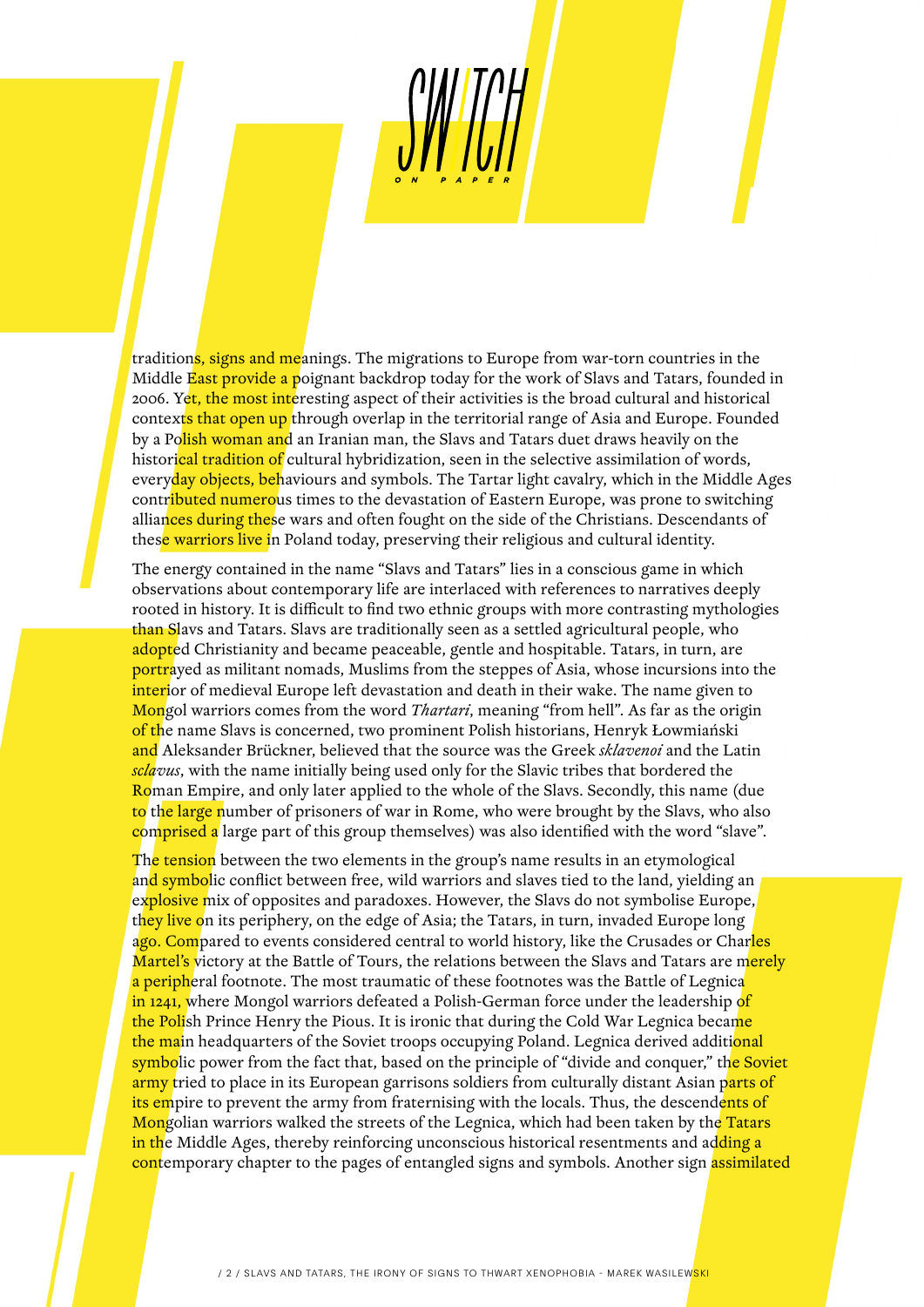by folk culture in Poland is the popular Krakovian figure of Lajkonik, who is supposed to remind us of the Tatar invasion of Poland. Today, few people remember that this figure symbolizes the stranger, as it has become permanently inscribed in the landscape of this historic Polish city as something traditional and Polish.

#### At the beginning of 1943, Isfahan was home to about 2,600 Poles

The works of the Slavs and Tatars turns to histories both near and far. One of the most interesting topics addressed is the parallels between the situations of Poland and Iran during the Cold War, when each of the states was under the protection its respective big brother, with Poland under the control of the Soviet Union, and Iran controlled by the United States. It is no coincidence that in the group's publications we find mentions of the Iranian revolution of 1979 and the Solidarity Revolution of 1980, and that we find pictures of both Lech Walesa and Ayatollah Khomeini. Ryszard Kapuscinski's famous book on the Iranian revolution *The Shah of Shahs* was read in Poland as a *Roman à clef*, that is, a book containing **veiled** messages for the reader. The absurdities of the colonial relations described there, the superficial modernization, and the ruthless operational methods of the political police did not differ much from the realities of Poland in the late 1970s.

In the history of the relations between Poland and Iran, particularly interesting is an episode during World War II that is particularly inconvenient for all those who today in Poland refuse to help the victims of wars in the Middle East. In 1942, as a result of an agreement with Stalin, Polish soldiers and prisoners of war were released from camps in the USSR and allowed to evacuate. As a result, 116,000 Poles arrived in Iran, some 20,000 of whom were children. The Polish civilians in Iran were housed in refugee camps in Tehran, Ahwaz and Meshheda. Numerous care facilities were set up, and special "Polish" housing districts were built. In Isfahan, the third largest city in Iran, the refugees were mainly Polish children. At the beginning of 1943, Isfahan was home to about 2,600 Poles. They were provided with, among other things, medical care and access to education and culture. Nobody banned them from cultivating their faith or celebrating holidays, or forced them to renounce their traditions. Today, the Polish government is violently protesting against having to accept 7,000 refugees as part of the European Relocation System, believing that they pose a t<mark>hreat</mark> to security and cultural identity.

Provincialism and the little-known histories of Poles, Persians, Arabs, Turks, and the Balkan peoples are important contexts for the duet. These stories concern not only the military conflicts between Poles and the Turks and Tatars, but also the revolutions in Russia and Iran, and the modernization movements in Turkey and Central Asia. Slavs and Tatars, as Max Cegielski writes, offer their viewers an ironic and humorous form of psychotherapy that allows them to reconcile themselves with their displaced cultural roots. From this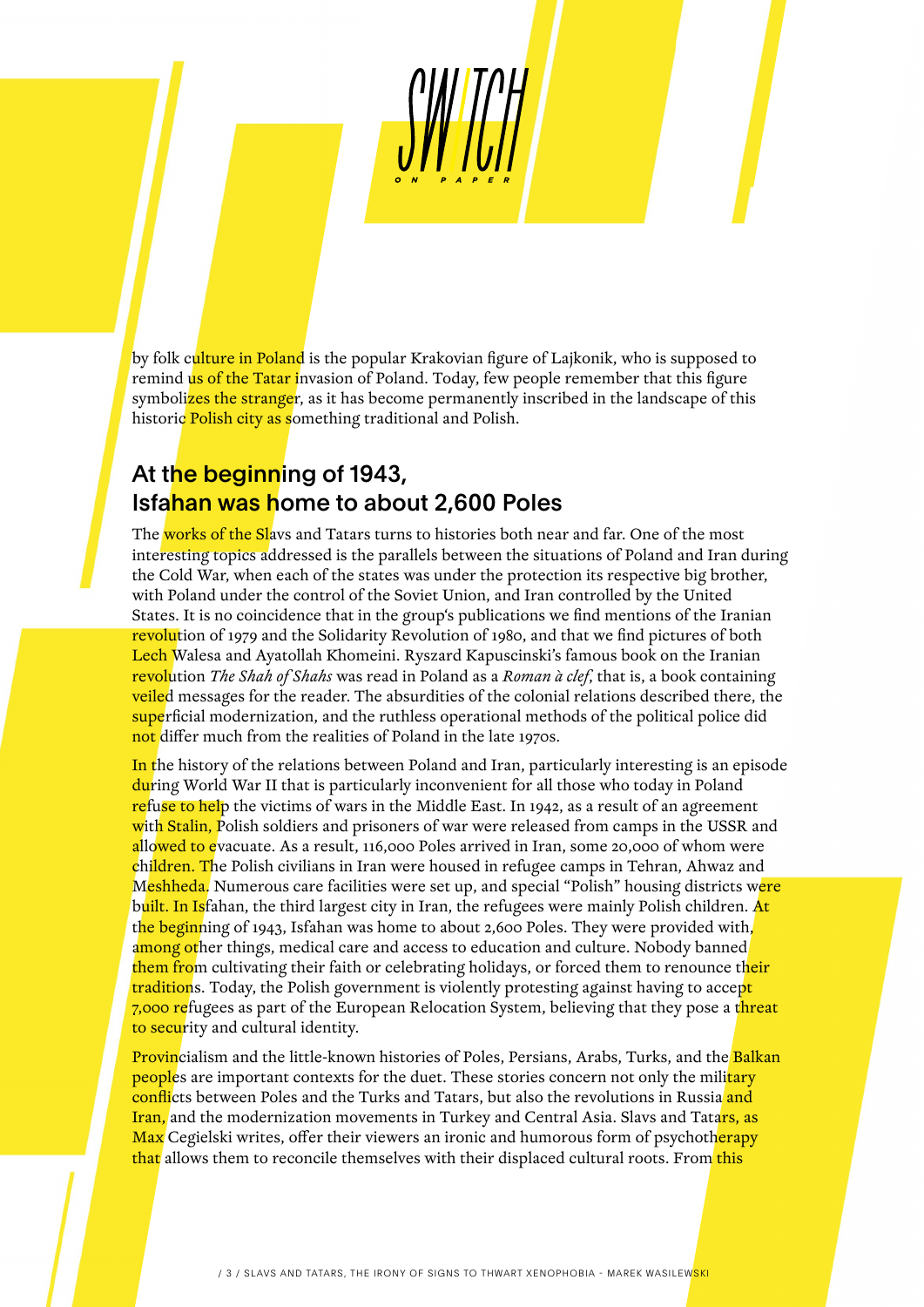perspective, what is today called "the migration crisis" appears not as a threat, but as a prospect for the future.

One focus of the duo's activities is the problem of the letter as a graphic sign, as a medium of meaning that is also a medium for cultural imperialism. The artists ask in what way the power of the letter has contributed to the history of the West. In the group's works, we can see Latin letters intermingling with Cyrillic and Arabic script, just as cultures have intermingled in Eurasia. After all, Western culture, with its sophistication and technology, has not always been dominant. In this context, particularly worthy of attention today is the fact that some of the most luxurious and technologically advanced goods, such as steel and fabric, originated in Syria's Damascus. Today Syria is associated with war refugees and the tragedy of Aleppo, and not exports of valuable and highly sought-after goods.

In a street survey on Youtube that was once a hit among Polish viewers, a reporter asked passers-by if Polish students should learn Arabic numerals in school. Responses varied, from open and positive, with people pointing out that foreign cultures should be learned, to negative, with people stating that since Arabs don't want to assimilate into our culture, we shouldn't introduce foreign elements into our schools. These varied and conflicting answers shared one thing: Ignorance.

## Go East

In 2009 the group performed a project under the ironic title *Go East*, which was accompanied by a billboard with the image of the popular American actor Charles Bronson, who on the poster is identified by his real Polish name: Karol Buczyński. The title of the project refers to the iconic slogan "Go west!". The artists organized a coach trip from Warsaw to Kruszyniany, an eastern Polish border town where Polish Muslims live and cultivate their traditions. Charles Bronson owes his sharp features and oblique eyes to his ancestors who emigrated to the United States from eastern Poland. This trip to the nearest exotic orient made its participants aware that the alien Tatar is part of us.

# Kitab Kebab

The word 'Kebab' in Turkish means meat roasted on a rotisserie; it can be mutton or beef, but, due to Islamic tradition, not pork. It is reportedly the most popular type of fast food, and is more commonly eaten than hamburgers. Despite its origins, it enjoys enormous popularity among the most xenophobic and anti-refugee parts of Polish society. Stands offering "real Polish pork kebab" have even appeared recently. The objects in the *Kitab-Kebab* series, in which specially selected books are placed on a skewer, suggests not so much an analytical as a somatic approach to reading literature, which is aimed primarily at the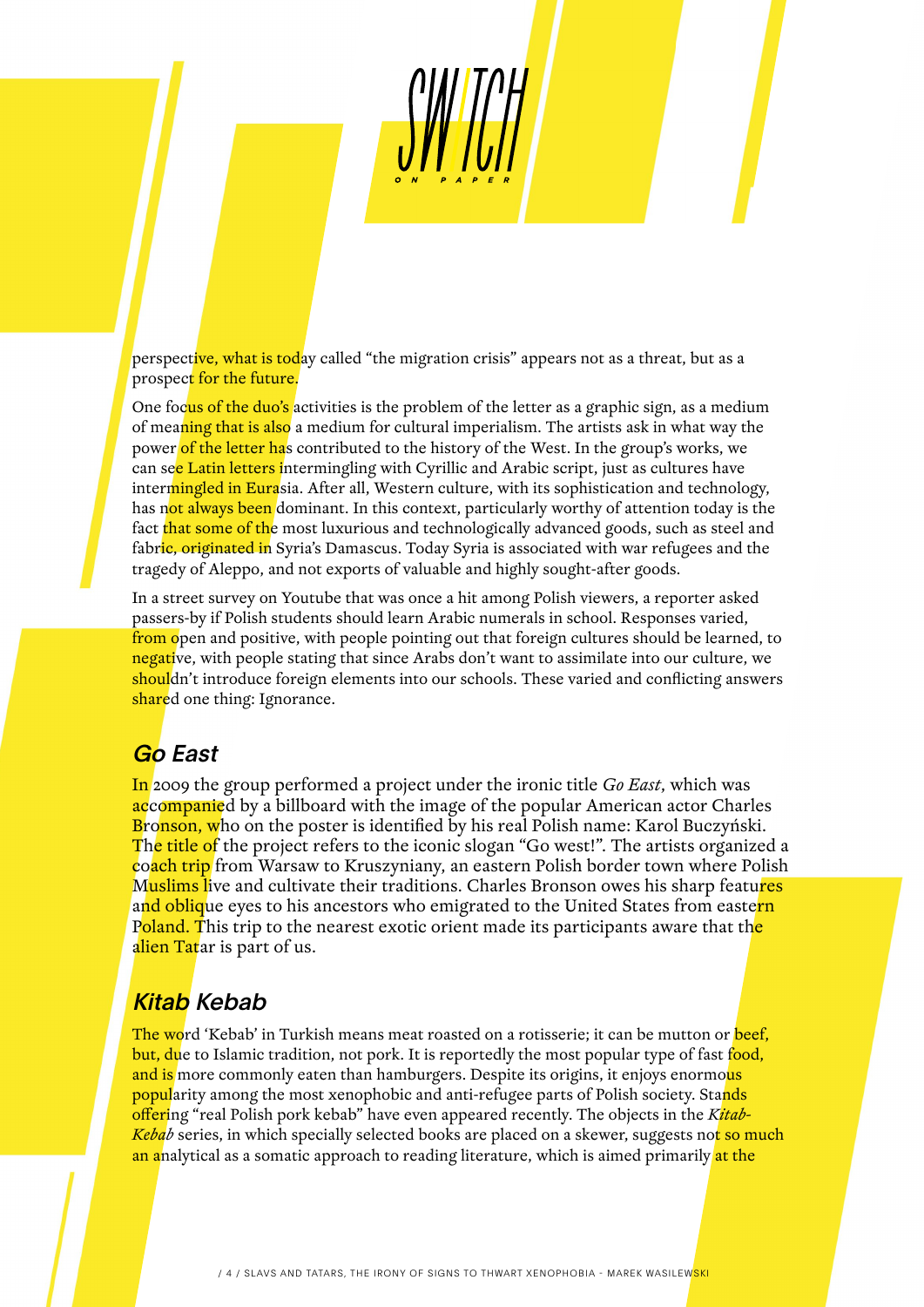stomach, rather than the head. In this case, the books presented were written by Ryszard Kapuściński, an iconic Polish reporter who described postcolonial transformations in Asia, Africa and South America, as well as the disintegration of the Soviet Union, and Sulkhan-Saba Orbeliani, a Georgian poet and traveller who described his travels through Persia and Western Europe, and is considered one of the most important Georgian scholars and cofound<mark>er of the moder</mark>n Georgian language. In the foreground, we see a book by Kapuściński entitled *The Kirghiz Dismounts*, one of his early books, which describes the cultural and civilization transformations in Soviet Central Asia. These areas, in which the influence of Western civilization, mediated by the Russians, mix with Islam and the influences of Turkish and *indigenous cultures*, appear to be a particular field of interest for the Slavs and Tatars.

#### Tranny Tease

The Tranny Tease series is dedicated to the phenomenon of transliteration, which has been repeatedly experienced by the people of Central Asia, who are at a crossroads between Arab, European and Russian influences. For example, the Azerans switched from the Persian to the Latin alphabet in 1929, only to replace the Latin alphabet with Cyrillic ten years later, and return to the Latin alphabet in 1991. Each change of the alphabet was an act of cultural violence intended to change the way of thinking among the community as a whole. It was also an extraordinary opportunity for the migration of signs and a permeation of meanings between various untranslatable discourses, as well as a source of cultural misunderstandings.

## **Spiders**

A spider is a folk decoration hung in the centre of a room in residential homes, resembling a <mark>chandeli</mark>er. Spiders are a traditional ornamental form. They are closely linked to rituals a<mark>nd made</mark> from readily available materials of local origin: straw, beans, peas, feathers, ya<mark>rn</mark> and frayed cloth – and later also made of coloured tissue paper and paper. Spiders had a decorative function, and were hung in the centre of the ceiling or in the so-called "holy" corner". Spiders were also hung at Christmas and Easter (decorated with blown eggs), and were made anew each year. They represented a symbol of fertility and happiness in the new year. Spiders take different shapes. The simplest are made of sticks or wires hammered into a beet or celeriac and hooked to the ceiling. They can also be crystalline in form – made of straw, and ranging from very simple, consisting of several interconnected openwork prisms, to very complex structures, also made of straw; spiders can be in the shape of a sphere made of peas or beans – usually in the form of chandeliers; they are also made of wool and straw in the shape of a square, hexagonal, or octagonal disc. In the late nineteenth and early twentieth centuries, all types of spiders were made of tissue paper and paper in the shape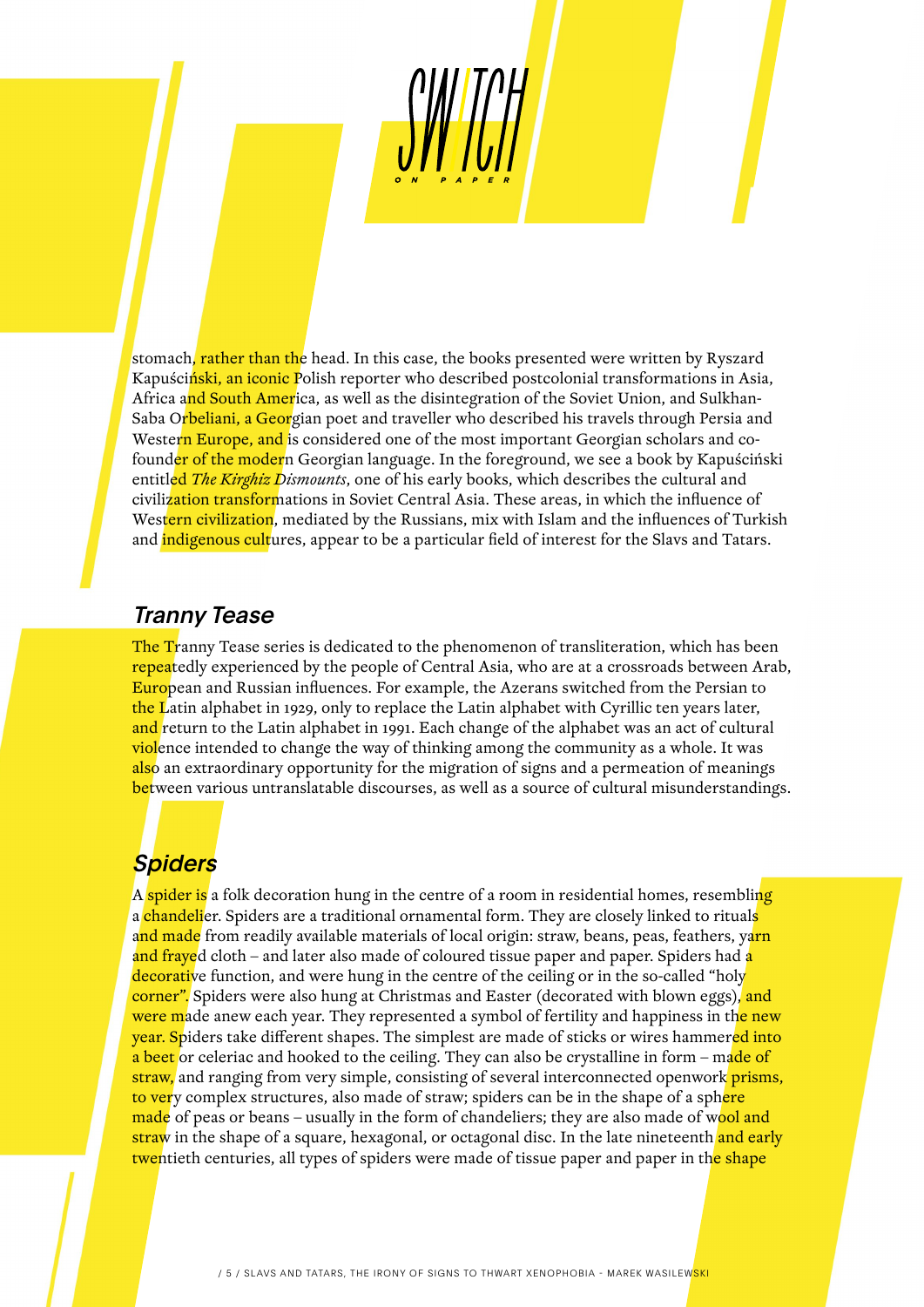of balls, harmonicas, stars or simply shredded ribbons. The works of the Slavs and Tatars with Spiders draw attention to their ambiguous aesthetic character. When we look at them from the perspective of the mixing of cultural influences, we clearly begin to notice in these regularly-shaped, three-dimensional ornaments, similarities to Far Eastern lanterns and dragons, as well as to Tartar ornaments that arrived in Europe with the Mongol warriors.

#### The translation of «Allah»

Invited to the 8<sup>th</sup> Biennale in Berlin, Slavs and Tatars decided to refer not only to the life of Turkish immigrants in Berlin, but also to how cultural meanings migrate in the Islamic world. Their work dealt with a reform introduced in Turkey between 1932 and 1950, the only one that has thus far been reversed. This reform consisted of translating into Turkish the traditional Arabic call to prayer. The change was meant to emphasize the distinctiveness of Turkey within the Islamic world. However, controversy arose about substituting the universally used term for God – Allah – with another, pre-Islamic word – Tanri. At the Biennial, two speakers set up in a park emitted the Turkish version of the call to prayer, while a friendly space was also created there for resting and relaxing.

# Conflicting beliefs

The Slavs and Tatars group is sometimes referred to as a "think tank without an agenda". Their activities are not limited to exhibitions, as their publications and performative lectures are equally important and autonomous forms of expression. The work of this team, which consists of two people from very different cultures, neither of whom lives in their home country, is characterized by an astonishing provocative irony and lightness. It draws attention to unruly meanings that evade the established order, creating trouble and undermining official narratives. These works, despite their visual attractiveness, are not easy to interpret, and require the viewer to grasp and delve into complex contexts created by an at times absurd intermingling of cultural aspects, signs and symbols. The subject of t<mark>he artists</mark>' works is the connection between history, geopolitics and visual culture. It is <mark>also</mark> a full-fledged archaeology of everyday life, which seeks to draw attention to the values of cultures considered peripheral:

"We've lived in major European cities, studied at the finer institutions of the west, but found something was missing. We found it important to look elsewhere, beyond the major capitals of the western world. One of the original founding objectives, the polemics of Slavs and Tatars, is that many countries in the East are so hell bent on modernising at any price. They look at westernisation as modernisation, they look towards the West. We don't esteem enough our own heritage. And one needs to find one's own approach to modernity."